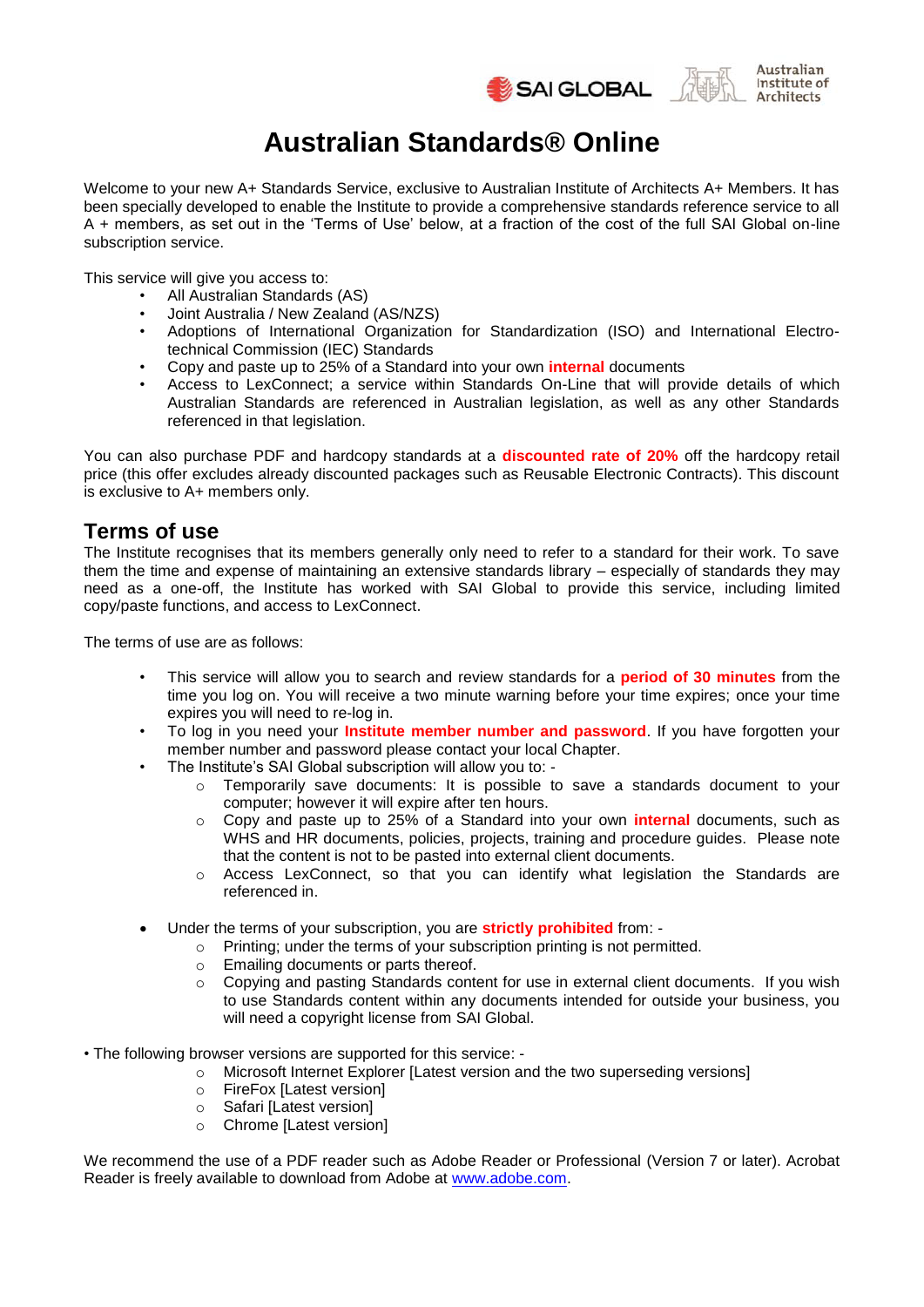



# **Standards Service Overview (For Internet Explorer Users)**

In this section you will find information on how to: login in and out; search and review a standard; save, email and print single pages; purchase standards; and register or update your existing SAI Global log in.

# **Log in**

- To access your new subscription, please click on the link and save to your 'favourites' [http://www.saiglobal.com/online/AIALogin.asp.](http://www.saiglobal.com/online/AIALogin.asp)
- Log in using your Institute member number and password and click on submit.

| SAI GLOBAL              | Australian<br>Institute of<br>Architects |
|-------------------------|------------------------------------------|
| <b>AIA Member Login</b> |                                          |
| User ID                 |                                          |
| Password                |                                          |
| Submit<br>Clear         |                                          |

### **Logging out**

A dialogue box will pop up with a 2 minute warning before your 30 minute session expires.



When your 30 minutes is up, you will need to return to the log in screen and re-log on.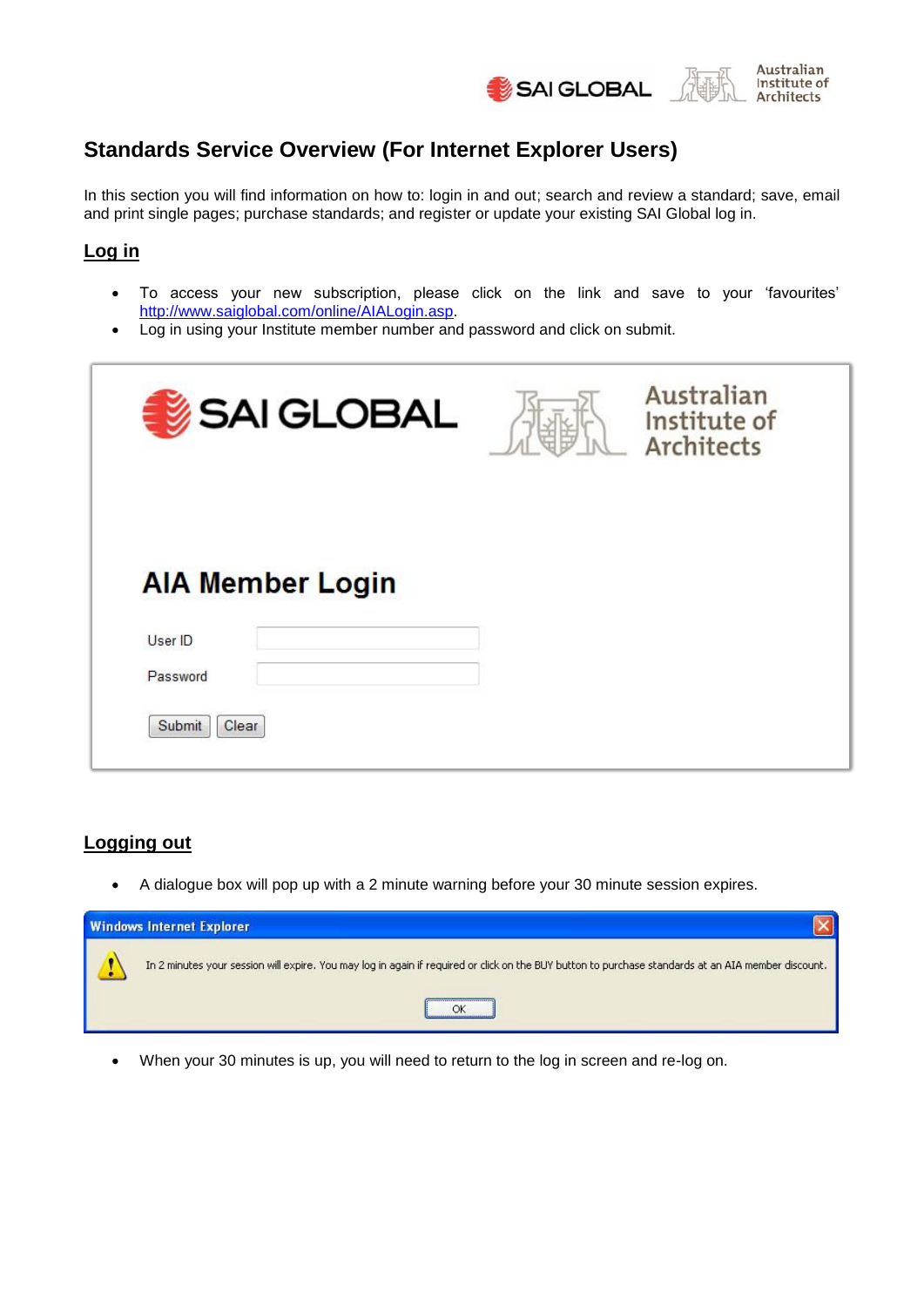



### **Search Standards**

- Once you are logged in you are able to start searching standards.
- Search for standards by:
	- o Typing in the designation number (type the number only for best results).
	- o Using a key word for the subject area of interest for broader searches (it may take longer to find what you're looking for when using keywords, unless you're able to use fairly exact terms).

| SAI GLOBAL           |                                              |  |
|----------------------|----------------------------------------------|--|
| quick search         |                                              |  |
| power search         | <b>Quick Search</b>                          |  |
| international equivs |                                              |  |
| what's new           |                                              |  |
| subject search       | Search<br>1684<br>Help<br>C Australian C All |  |
| magazine             | $\Box$ Within subscription only              |  |
| online help          |                                              |  |

- In search results click on 'View Document' to open the publication or click on the title of the standard, to open an overview of the publication which generally includes its abstract and history.
- You can select the LexConnect icon to take you directly to the LexConnect information related to this Standard. If there is no LexConnect icon, then that Standard is not referenced in legislation.

| Search<br>1684<br>Help<br><b>O</b> Australian <b>◎ All</b><br>Within subscription only<br>Can't find the document you are searching for? Search over 330 publishers' documents in the InfoStore for 1684<br><b>Search Results</b><br>1 to 15 of 129 record(s) found. |                           |                                                                                                       |
|----------------------------------------------------------------------------------------------------------------------------------------------------------------------------------------------------------------------------------------------------------------------|---------------------------|-------------------------------------------------------------------------------------------------------|
| <b>Product</b> (Click on title for Details and Pricing)                                                                                                                                                                                                              | <b>View</b>               | <b>Australian Legislation</b>                                                                         |
| AS 1684.1-1999<br>Residential timber-framed construction - Design criteria                                                                                                                                                                                           | ы<br><b>View Document</b> | $\blacktriangleright\blacktriangleright\blacktriangleright\blacktriangleright$ 4<br><b>LexConnect</b> |
| AS 1684.1-1999/Amdt 1-2002                                                                                                                                                                                                                                           |                           |                                                                                                       |
| Residential timber-framed construction - Design criteria                                                                                                                                                                                                             | Ы<br><b>View Document</b> |                                                                                                       |
| AS 1684.2-2010<br>Residential timber-framed construction - Non-cyclonic areas                                                                                                                                                                                        |                           |                                                                                                       |
|                                                                                                                                                                                                                                                                      | <b>View Document</b>      | $\rightarrow$ $\rightarrow$ $\frac{5}{6}$<br><b>LexConnect</b>                                        |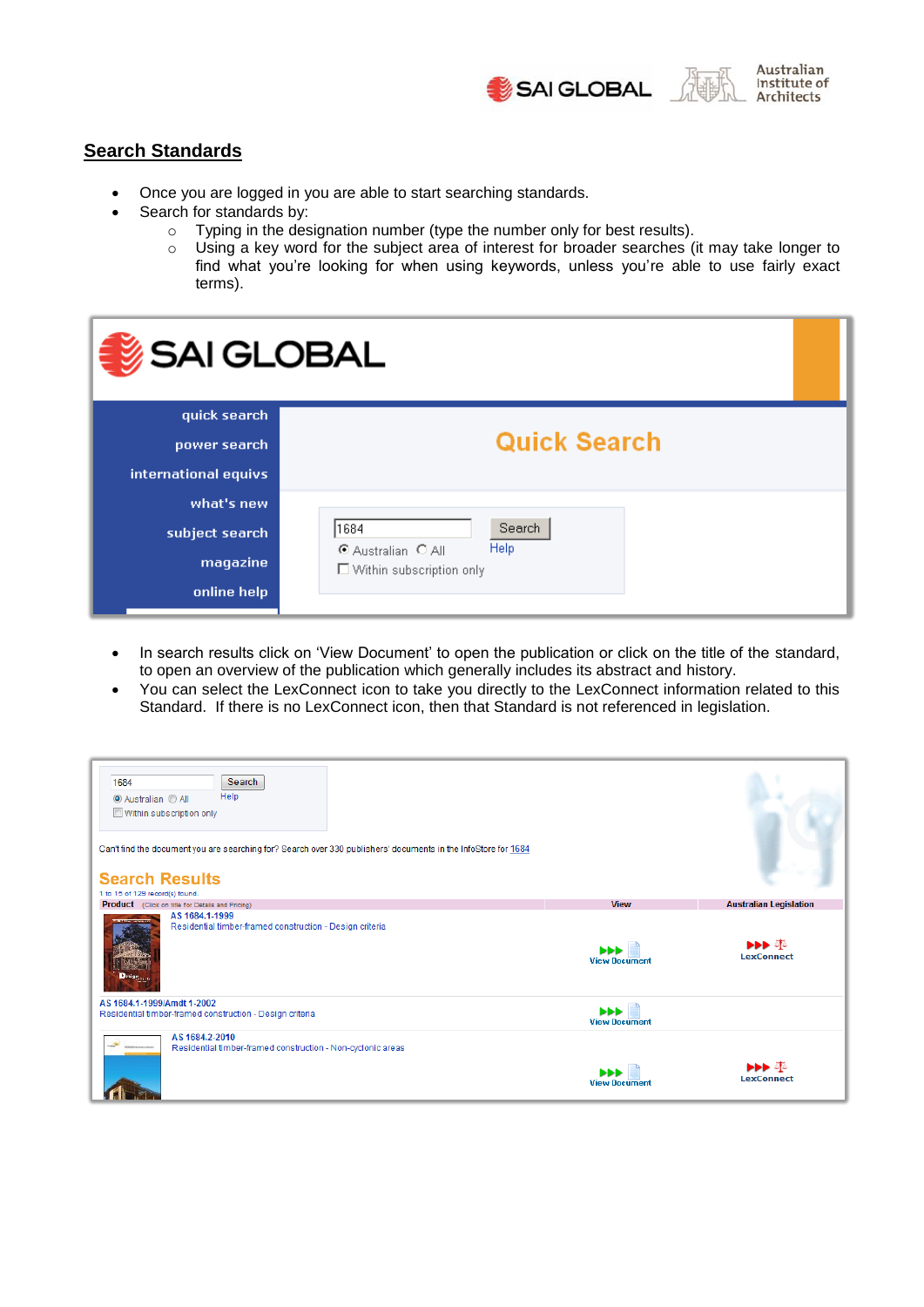

#### **Reviewing the Standard**

- Once you have selected the 'View Document' option, click on the option to open the document.
- Where an interactive Table of Contents is available, click on the item of interest, and the standard will open to that page.



- Use the 'back' and 'forward' buttons on the browser toolbar to go to the page you were previously viewing.
- To search within a standard, use the system search browser to find the term. This will also highlight the search term.
- Please note that in some cases the index page number does not match the standard page number, as the numbering starts at the covering pages, therefore pages will be out by a few numbers.
- To exit the page in the standard and to return to the results list, click on the 'New Search' button in the tool bar.
- If you want to buy the standard, click on the 'Buy Document' button in the tool bar.
- To log out of the Service, click on the 'Logout Here' button in the tool bar.

#### **Saving documents**

- Saving of documents off-line for a limited period is a permitted function in the subscription.
- Save:

To save a copy of the standard as a pdf file, go to the menu bar and click on 'File, then 'Save as'.

 Please note that the saved pdf will expire after approximately ten hours to prohibit the breach of copyright.

#### **Copy/Paste of documents**

- To copy part of a Standard, simply highlight the part of the PDF that you wish to copy, right click and select 'copy'.
- You can paste up to 25% of the Standard into an internal document, such as HR and WHS documents, policies, projects, training and procedure guides. Please note that the content is not to be pasted into external client documents.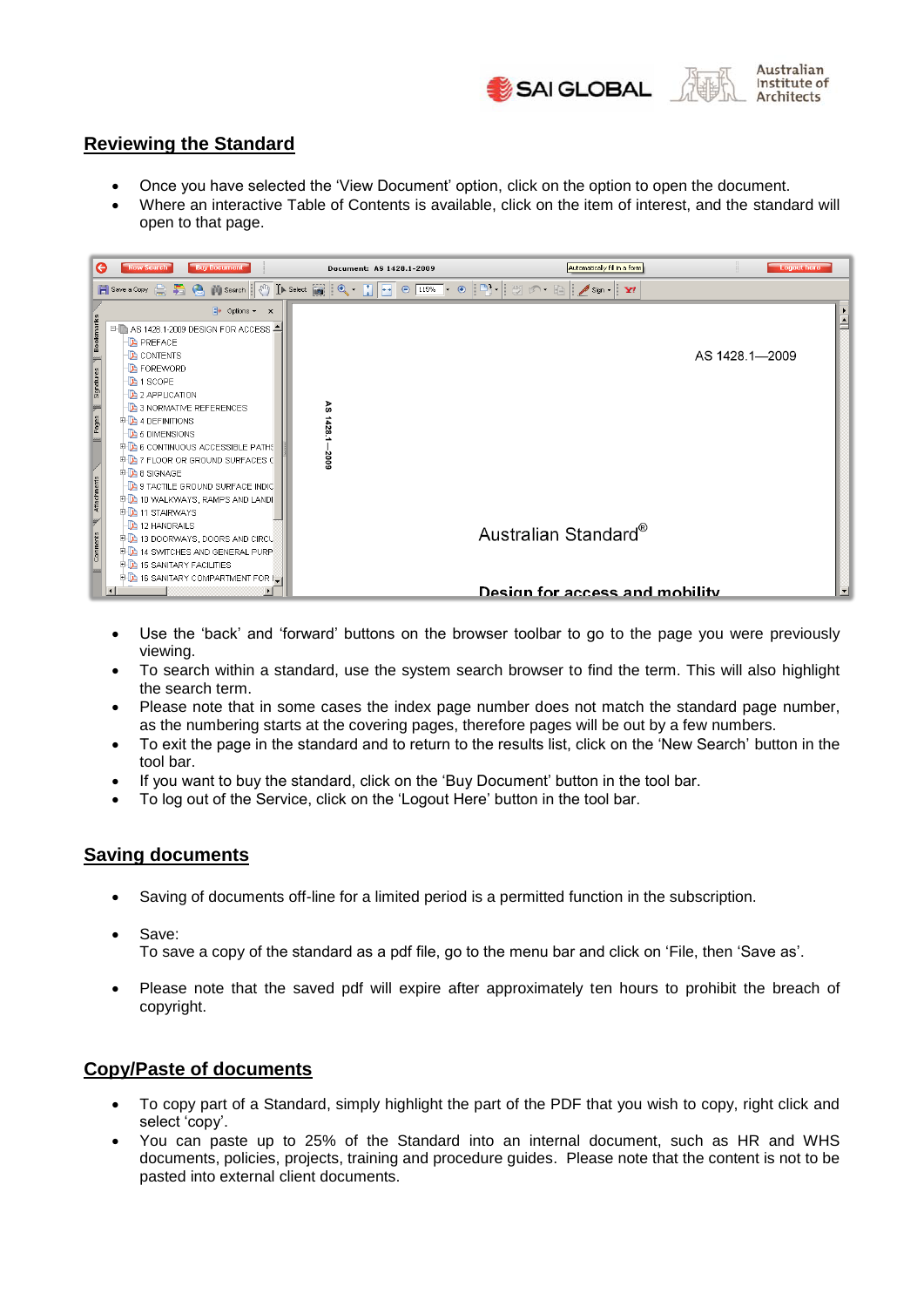



#### **Viewing LexConnect**

 LexConnect is visible from the Product Details Page of a particular Standard. You may need to expand the 'tree' if the detail is not already visible.

| <b>PPP</b>                                                                                                              | AS 1684.2-2010 : Residential timber-framed construction - Non-cyclonic areas<br><b>View Document</b>                                                                                                                                                                                                                                                                    |
|-------------------------------------------------------------------------------------------------------------------------|-------------------------------------------------------------------------------------------------------------------------------------------------------------------------------------------------------------------------------------------------------------------------------------------------------------------------------------------------------------------------|
| Current<br>Status:<br>Published: 21 Jun 2010<br>268<br>Pages:                                                           | Committee:<br><b>TM-002</b>                                                                                                                                                                                                                                                                                                                                             |
|                                                                                                                         | Other Notes: ISBN: 978-0-7337-9433-9. The CD included with this product is intended to be used on Microsoft PC environment.                                                                                                                                                                                                                                             |
| Supersedes:<br>AS 1684.2-2006<br>DR AS 1684.2 CP<br>AS 1684.2-2006 (AMENDED)<br>Amendments:                             | Residential timber-framed construction - Non-cyclonic areas (SEE IMPORTANT NOTE)<br>Residential timber-framed construction - Part 2: Non-cyclonic areas<br>Residential timber-framed construction - Non-cyclonic areas (SPECIAL REPRINT WITH AMENDMENT 1 INCLUDED - SEE IMPORTANT NOTES)<br>Amdt 1 21 June 2012 (ISBN 978-1-74342-117-8)                                |
| LexConnect*<br><b>La</b> Legislation<br>E & Legislation Referencing this Standard<br>Reference: Part 3, Div. 3.2, s. 17 | Building (General) Regulation 2008 No. 3 [Principal - Regulation] [ACT]<br>AS 1684.1-1999 Residential timber-framed construction - Design criteria<br>AS 1684.3-2010 Residential timber-framed construction - Cyclonic areas<br>AS 1684.4-2010 Residential timber-framed construction - Simplified - Non-cyclonic areas<br>A.C. 2070 2011 Depidential plake and facting |

- LexConnect will provide a list of all Australian legislation that the Standard is referenced in, including where in the legislation it is referenced.
- It will also provide a list of other Australian Standards referenced in that particular legislation.
- LexConnect will also provide you with direct access to the actual legislation if you wish to view it in more detail.
- LexConnect information will only be available if the Standard in question is referenced in legislation.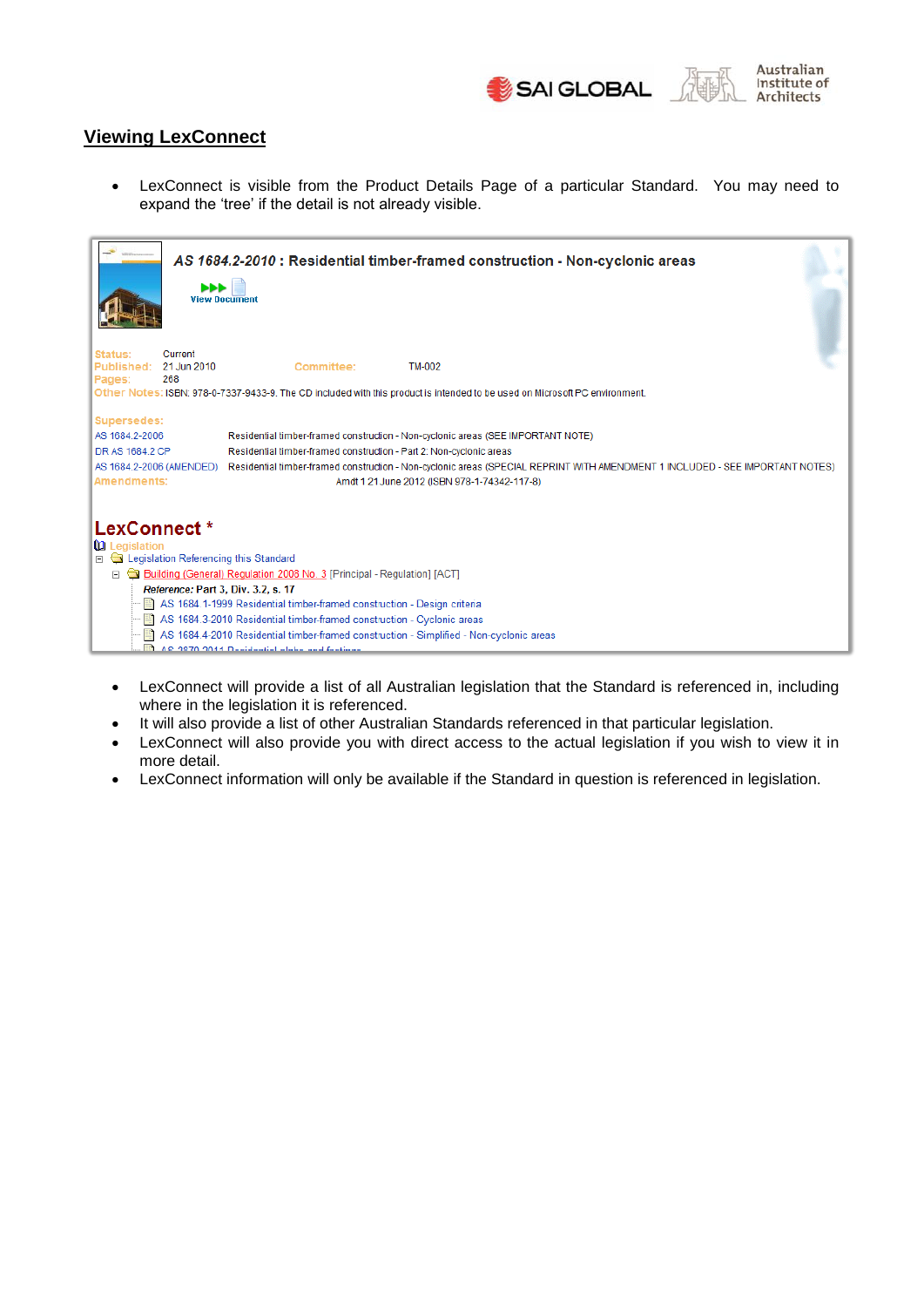



#### **Purchasing a Standard**

A+ members are able to purchase PDF and hardcopy standards at a discounted rate of up to 20% (this offer excludes already discounted packages such as Reusable Contract Standards). This discount is unique to Institute A+ members. You are able to purchase standards at the discounted rate either by phone or online.

#### Phone

• 131 242 - SAI Global Customer Service Centre

#### **Online**

- To buy any product from the SAI Global site, and in particular, to receive the A+ member discount, you need to be registered on the SAI Global site. Registration is free and only takes a few minutes. See 'Registering or updating your existing SAI Global log in', in this document for details on how register.
- If you are an existing SAI Global registered user, you will need to change your details in the 'Membership' tab. See 'Adding a Membership, in this document in order to obtain the discount.
- To buy a standard that is in your A+ service, click on the 'Buy Document' button and a new InfoStore screen will open. You will need to have your pop-up blocker switched off or adjusted to always allow the SAI Global website, otherwise it will prevent a new screen from opening containing the SAI Global InfoStore and the standard that you wish to purchase.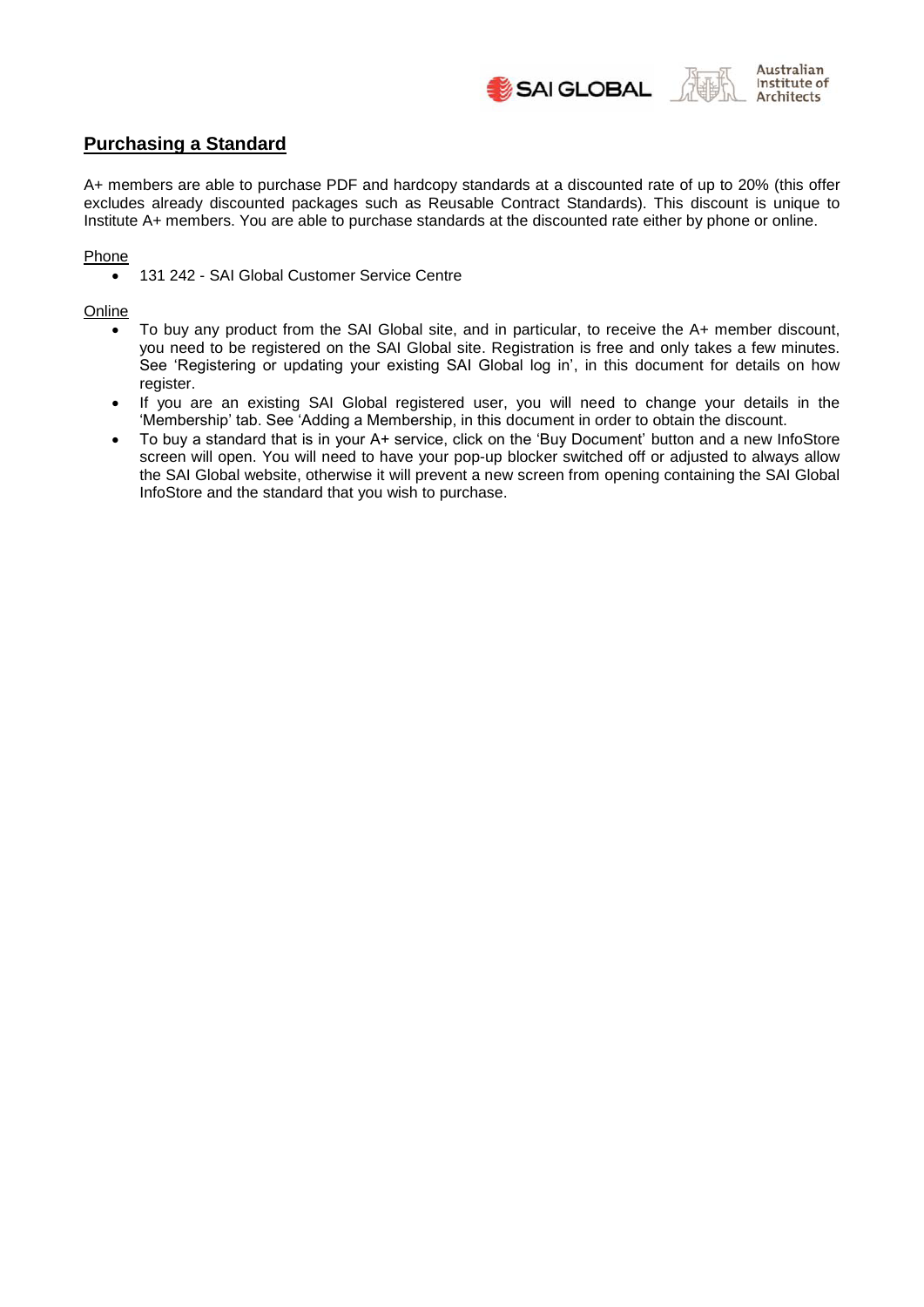



#### **Registering or updating your existing SAI Global log in**

- To register, visit [http://infostore.saiglobal.com/store/.](http://infostore.saiglobal.com/store/)
- Click on 'Login/Register' in the top tool bar.

| SAI GLOBAL |        |                   |                            | $\uparrow$ $\uparrow$ $\uparrow$ $\uparrow$ $\uparrow$ $\uparrow$ $\uparrow$ $\uparrow$ $\uparrow$ $\uparrow$ $\uparrow$ $\uparrow$ $\uparrow$ $\uparrow$ $\uparrow$ $\uparrow$ $\uparrow$ $\uparrow$ $\uparrow$ $\uparrow$ $\uparrow$ $\uparrow$ $\uparrow$ $\uparrow$ $\uparrow$ $\uparrow$ $\uparrow$ $\uparrow$ $\uparrow$ $\uparrow$ $\uparrow$ $\uparrow$ $\uparrow$ $\uparrow$ $\uparrow$ $\uparrow$ $\uparrow$ | InfoStore I<br>an <b>SAI GLOBAL</b> service |
|------------|--------|-------------------|----------------------------|------------------------------------------------------------------------------------------------------------------------------------------------------------------------------------------------------------------------------------------------------------------------------------------------------------------------------------------------------------------------------------------------------------------------|---------------------------------------------|
| Home       | Search | Services          | Subscriptions              | Customer Service                                                                                                                                                                                                                                                                                                                                                                                                       | Login/Register                              |
|            |        | in All publishers | $\vert \cdot \vert$<br>Go. | <b>Previous Results</b><br>0 Items<br>☶<br><b>Advanced Search</b>                                                                                                                                                                                                                                                                                                                                                      | ্রী 131 242                                 |

• The following screen will open.

| <b>Registered User Sign In</b>   |                                                                                                                                                          | New to Infostore?<br>Create a FREE Registered User Account                                                                                                                                                                                                                                                                                                                                                                                                                                                                                                                                                              |  |  |
|----------------------------------|----------------------------------------------------------------------------------------------------------------------------------------------------------|-------------------------------------------------------------------------------------------------------------------------------------------------------------------------------------------------------------------------------------------------------------------------------------------------------------------------------------------------------------------------------------------------------------------------------------------------------------------------------------------------------------------------------------------------------------------------------------------------------------------------|--|--|
| <b>Email Address</b><br>Password | Enter your email address<br>Enter your password<br>Forgotten your password??<br>Keep me signed in<br>(Uncheck if you're on a shared computer)<br>Sign In | Registered Users benefits:<br>. More efficient searching - choose preferred Publisher's order for search results<br>• Currency selection - automatically see your preferred currency<br>• Order Parking – save your shopping cart contents for later<br>• Quote creation – create your own quotes<br>• Language Selection - automatically see relevant parts of the InfoStore in 1 of 6 languages<br>• Industry selection – quide us on the kind of information you want to receive from us<br>• Discounted pricing – see discounted prices where applicable<br>• Time saving - automatic login and population of forms |  |  |

If you are registering for the first time:

 Click on the 'Create a FREE Registered User Account' link on right, and complete the registration by filling in the Personal Details, Contact Details, Preferences, and Memberships tabs (see the section on 'Adding a membership' for details on how to add your A+ membership details).

|                         | <b>Create My User Profile</b>                                                                                                                                                                                              |                          |             |  |  |
|-------------------------|----------------------------------------------------------------------------------------------------------------------------------------------------------------------------------------------------------------------------|--------------------------|-------------|--|--|
| <b>Personal Details</b> | <b>Contact Details</b>                                                                                                                                                                                                     | <b>Preferences</b>       | Memberships |  |  |
|                         |                                                                                                                                                                                                                            |                          |             |  |  |
|                         | We never make your personal information available to other organisations, and you have the right to gain access to the personal information that we hold<br>about you. For more information please see our Privacy Policy. |                          |             |  |  |
|                         | ×                                                                                                                                                                                                                          | Mandatory fields         |             |  |  |
| My Location             | ∗<br>Please select                                                                                                                                                                                                         | $\overline{\phantom{a}}$ |             |  |  |
| <b>My Details</b>       |                                                                                                                                                                                                                            |                          |             |  |  |
| <b>Email Address</b>    | 犬                                                                                                                                                                                                                          |                          |             |  |  |
| Password                | 犬                                                                                                                                                                                                                          | (6 chars minimum)        |             |  |  |

 Once you have completed filling in the tabs, click on the 'Add Membership' button, and you will be logged in on the InfoStore site.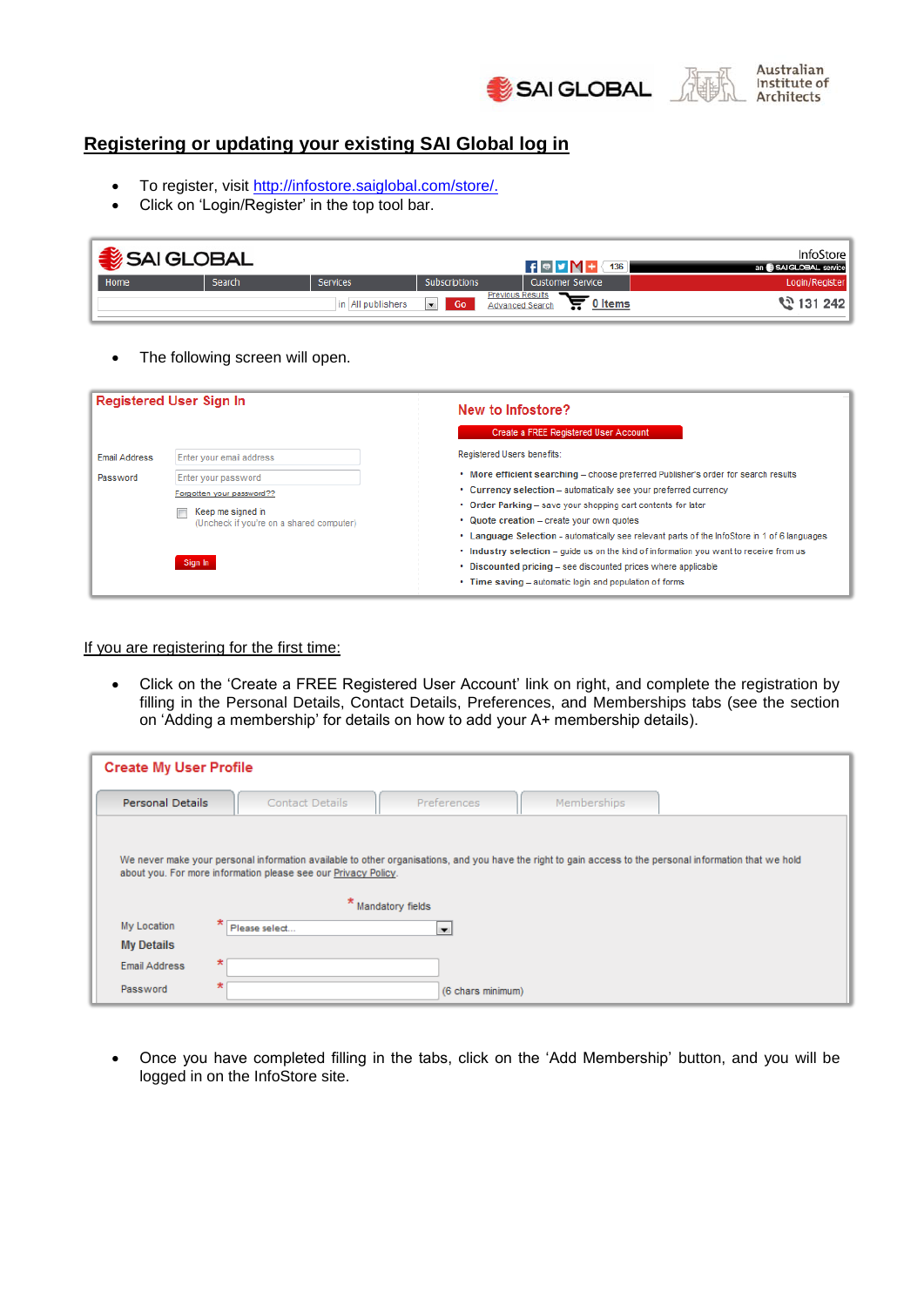



#### If you are updating an existing registration:

• Log in as a 'Registered User' using your email address and nominated password. Hover over 'My Profile' in the grey toolbar across the top of the page (this button has been personalised, and is likely to include your first name e.g., 'James's Profile' in the example below), and click on 'My Memberships'.

| SAI GLOBAL                          |               |                   |                      | $H$ $V$ $M$ + $V$       | $\bf{0}$ | InfoStore<br>an SAI GLOBAL service   |
|-------------------------------------|---------------|-------------------|----------------------|-------------------------|----------|--------------------------------------|
| Home                                | <b>Search</b> | Services          | Subscriptions        | <b>Customer Service</b> |          | <b>James's Profile</b>               |
| good environmental choice australia |               | in All publishers | Go<br>$\blacksquare$ | <b>Previous Results</b> |          | My Personal Details                  |
|                                     |               |                   |                      | <b>Advanced Search</b>  |          | <b>66</b> O Items My Contact Details |
|                                     |               |                   |                      |                         |          | My Preferences                       |
|                                     |               |                   |                      |                         |          | My Memberships                       |
|                                     |               |                   |                      |                         |          | Log Out                              |

Adding a Membership:

- To obtain your discount, you will need to add a membership in the 'Memberships' tab.
- Click on the drop down menu next to 'Organisation' and select 'Australian Institute of Architects (AIA) A Plus Members' from the drop-down menu. Enter your Institute member number and password in the 'Member No' and 'PIN' fields, and click on 'Add Membership'. Click on 'Finished'.

|              | Add/Authenticate a Membership                                                                                                                                                                                                                                                                       |
|--------------|-----------------------------------------------------------------------------------------------------------------------------------------------------------------------------------------------------------------------------------------------------------------------------------------------------|
|              | Select the organisation for which you have membership. You need to enter your Member Number and Password for that organisation so that we can authenticate<br>your membership. Please note: Memberships do not include any annual subscription services, such as StandardsWatch or StandardsOnline. |
| Organisation | -select organisation-<br>▼                                                                                                                                                                                                                                                                          |
| Member No    | -select organisation-                                                                                                                                                                                                                                                                               |
| PIN          | Australian Institute of Architects (AIA) A Plus Members<br>Concrete Institute of Australia (CIA)<br>SAI EMEA: Buyer Advantage Program                                                                                                                                                               |
|              | SAI Global US Credit Account                                                                                                                                                                                                                                                                        |
|              | SAI Global: Buyer Advantage Program<br>Add Membership                                                                                                                                                                                                                                               |
|              |                                                                                                                                                                                                                                                                                                     |
|              |                                                                                                                                                                                                                                                                                                     |
|              | Finished                                                                                                                                                                                                                                                                                            |

 With registration complete, your Institute A+ discount will be automatically applied when you purchase PDF and hardcopy publications through the shopping cart (this offer excludes already discounted packages such as Reusable Electronic Contracts).